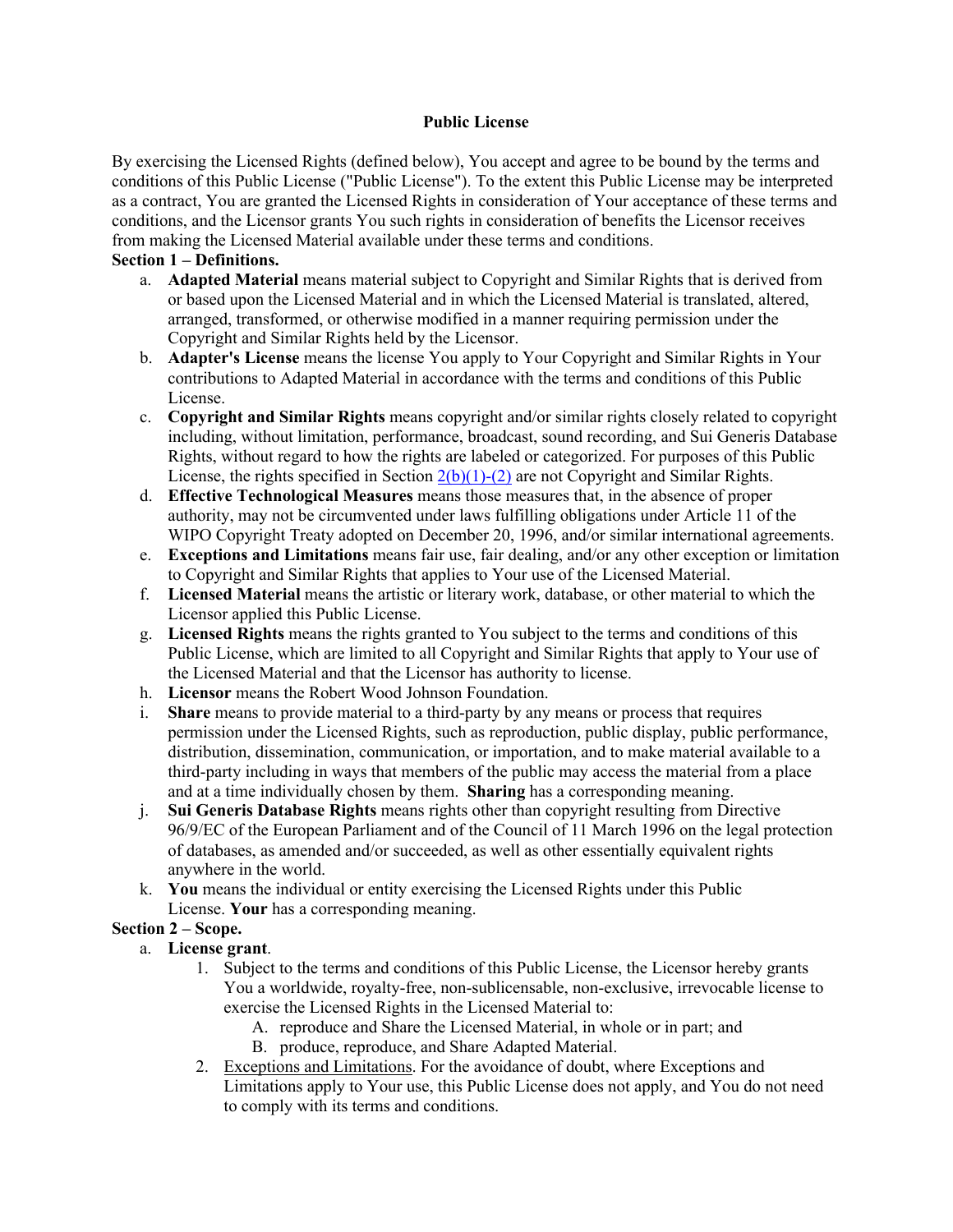- 3. Term. The term of this Public License is specified in Section  $6(a)$ .
- 4. Media and formats; technical modifications allowed. The Licensor authorizes You to exercise the Licensed Rights in all media and formats whether now known or hereafter created, and to make technical modifications necessary to do so. The Licensor waives and/or agrees not to assert any right or authority to forbid You from making technical modifications necessary to exercise the Licensed Rights, including technical modifications necessary to circumvent Effective Technological Measures. For purposes of this Public License, simply making modifications authorized by this Section 2(a)(4) never produces Adapted Material.
- 5. Downstream recipients.
	- A. Offer from the Licensor Licensed Material. Every recipient of the Licensed Material automatically receives an offer from the Licensor to exercise the Licensed Rights under the terms and conditions of this Public License.
	- B. No downstream restrictions. You may not offer or impose any additional or different terms or conditions on, or apply any Effective Technological Measures to, the Licensed Material if doing so restricts exercise of the Licensed Rights by any recipient of the Licensed Material.
- 6. No endorsement. Nothing in this Public License constitutes or may be construed as permission to assert or imply that You are, or that Your use of the Licensed Material is, connected with, or sponsored, endorsed, or granted official status by, the Licensor or others designated to receive attribution as provided in Section  $3(a)(1)(A)(i)$ .

# b. **Other rights**.

- 1. Moral rights, such as the right of integrity, are not licensed under this Public License, nor are publicity, privacy, and/or other similar personality rights; however, to the extent possible, the Licensor waives and/or agrees not to assert any such rights held by the Licensor to the limited extent necessary to allow You to exercise the Licensed Rights, but not otherwise.
- 2. Patent and trademark rights are not licensed under this Public License.
- 3. To the extent possible, the Licensor waives any right to collect royalties from You for the exercise of the Licensed Rights, whether directly or through a collecting society under any voluntary or waivable statutory or compulsory licensing scheme. In all other cases the Licensor expressly reserves any right to collect such royalties.

### **Section 3 – License Conditions.**

Your exercise of the Licensed Rights is expressly made subject to the following conditions.

- a. **Attribution**.
	- 1. If You Share the Licensed Material (including in modified form), You must:
		- A. retain the following if it is supplied by the Licensor with the Licensed Material:
			- i. identification of the creator(s) of the Licensed Material and any others designated to receive attribution, in any reasonable manner requested by the Licensor (including by pseudonym if designated);
			- ii. a copyright notice;
			- iii. a notice that refers to this Public License;
			- iv. a notice that refers to the disclaimer of warranties;
			- v. a URI or hyperlink to the Licensed Material to the extent reasonably practicable;
		- B. indicate if You modified the Licensed Material and retain an indication of any previous modifications; and
		- C. indicate the Licensed Material is licensed under this Public License, and include the text of, or the URI or hyperlink to, this Public License.
	- 2. You may satisfy the conditions in Section  $3(a)(1)$  in any reasonable manner based on the medium, means, and context in which You Share the Licensed Material. For example, it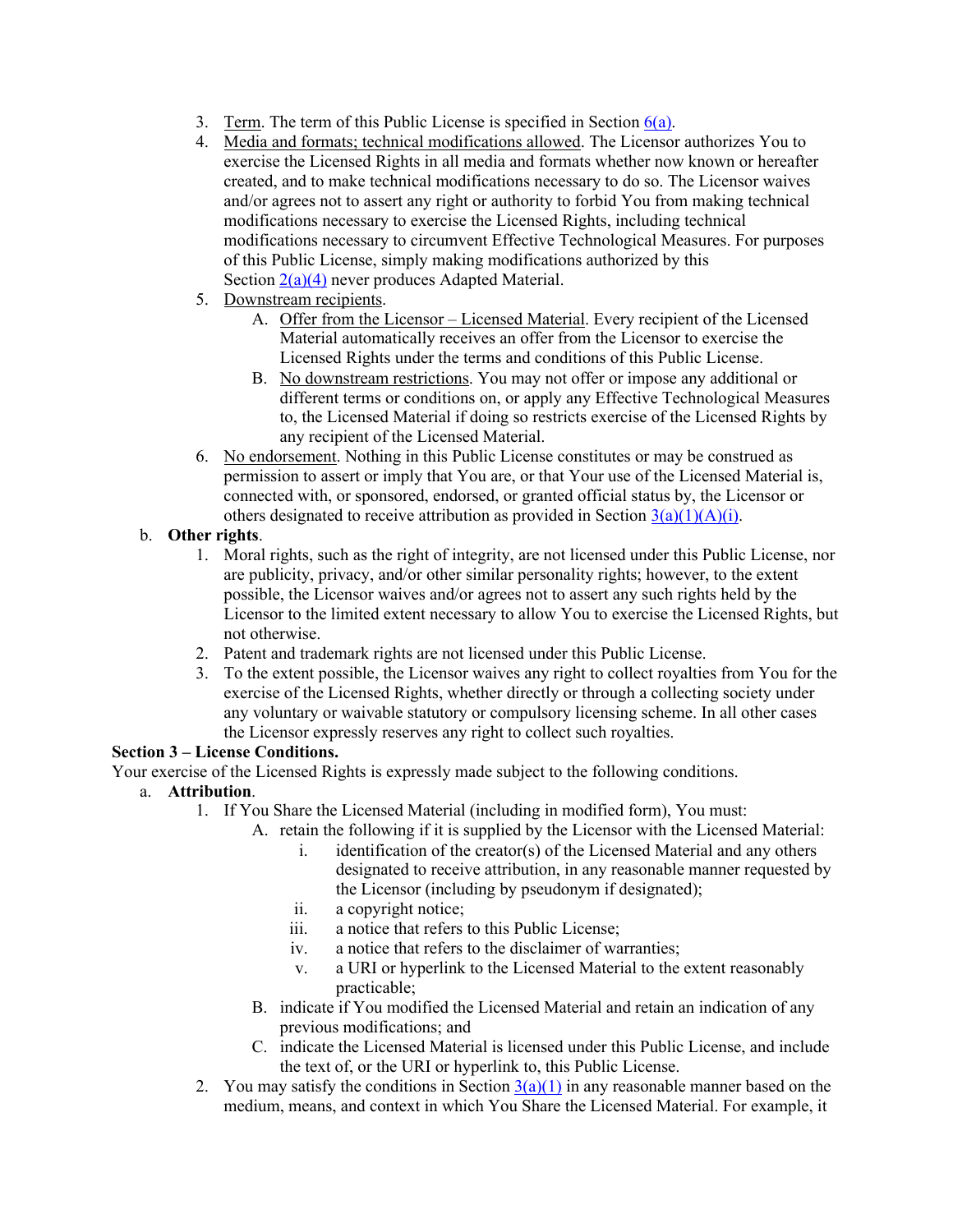may be reasonable to satisfy the conditions by providing a URI or hyperlink to a resource that includes the required information.

- 3. If requested by the Licensor, You must remove any of the information required by Section  $3(a)(1)(A)$  to the extent reasonably practicable.
- 4. If You Share Adapted Material You produce, the Adapter's License You apply must not prevent recipients of the Adapted Material from complying with this Public License.

### b. **Consideration**.

1. If You Share any portion of the Licensed Material (including in any modified form), You may not charge for such Sharing or require any other form of consideration for such Sharing apart from the requirement that every recipient of the Licensed Material exercise the Licensed Rights under the terms and conditions of this Public License.

### **Section 4 – Sui Generis Database Rights.**

Where the Licensed Rights include Sui Generis Database Rights that apply to Your use of the Licensed Material, subject to Sections 3(a) and 3(b):

- a. for the avoidance of doubt, Section  $2(a)(1)$  grants You the right to extract, reuse, reproduce, and Share all or a substantial portion of the contents of the database;
- b. if You include all or a substantial portion of the database contents in a database in which You have Sui Generis Database Rights, then the database in which You have Sui Generis Database Rights (but not its individual contents) is Adapted Material.

For the avoidance of doubt, this Section 4 supplements and does not replace Your obligations under this Public License where the Licensed Rights include other Copyright and Similar Rights.

**Section 5 – Disclaimer of Warranties and Limitation of Liability.**

- **a. The Licensor offers the Licensed Material as-is and as-available, and makes no representations or warranties of any kind concerning the Licensed Material, whether express, implied, statutory, or other. This includes, without limitation, warranties of title, merchantability, fitness for a particular purpose, non-infringement, absence of latent or other defects, accuracy, or the presence or absence of errors, whether or not known or discoverable. Where disclaimers of warranties are not allowed in full or in part, this disclaimer may not apply to You.**
- **b. To the extent possible, in no event will the Licensor be liable to You on any legal theory (including, without limitation, negligence) or otherwise for any direct, special, indirect, incidental, consequential, punitive, exemplary, or other losses, costs, expenses, or damages arising out of this Public License or use of the Licensed Material, even if the Licensor has been advised of the possibility of such losses, costs, expenses, or damages. Where a limitation of liability is not allowed in full or in part, this limitation may not apply to You.**
- c. The disclaimer of warranties and limitation of liability provided above shall be interpreted in a manner that, to the extent possible, most closely approximates an absolute disclaimer and waiver of all liability.

### **Section 6 – Term and Termination.**

- a. This Public License applies for the term of the Copyright and Similar Rights licensed here. However, if You fail to comply with this Public License, then Your rights under this Public License terminate automatically.
- b. Where Your right to use the Licensed Material has terminated under Section  $6(a)$ , it reinstates:
	- 1. automatically as of the date the violation is cured, provided it is cured within 30 days of Your discovery of the violation; or
	- 2. upon express reinstatement by the Licensor.

For the avoidance of doubt, this Section  $6(b)$  does not affect any right the Licensor may have to seek remedies for Your violations of this Public License.